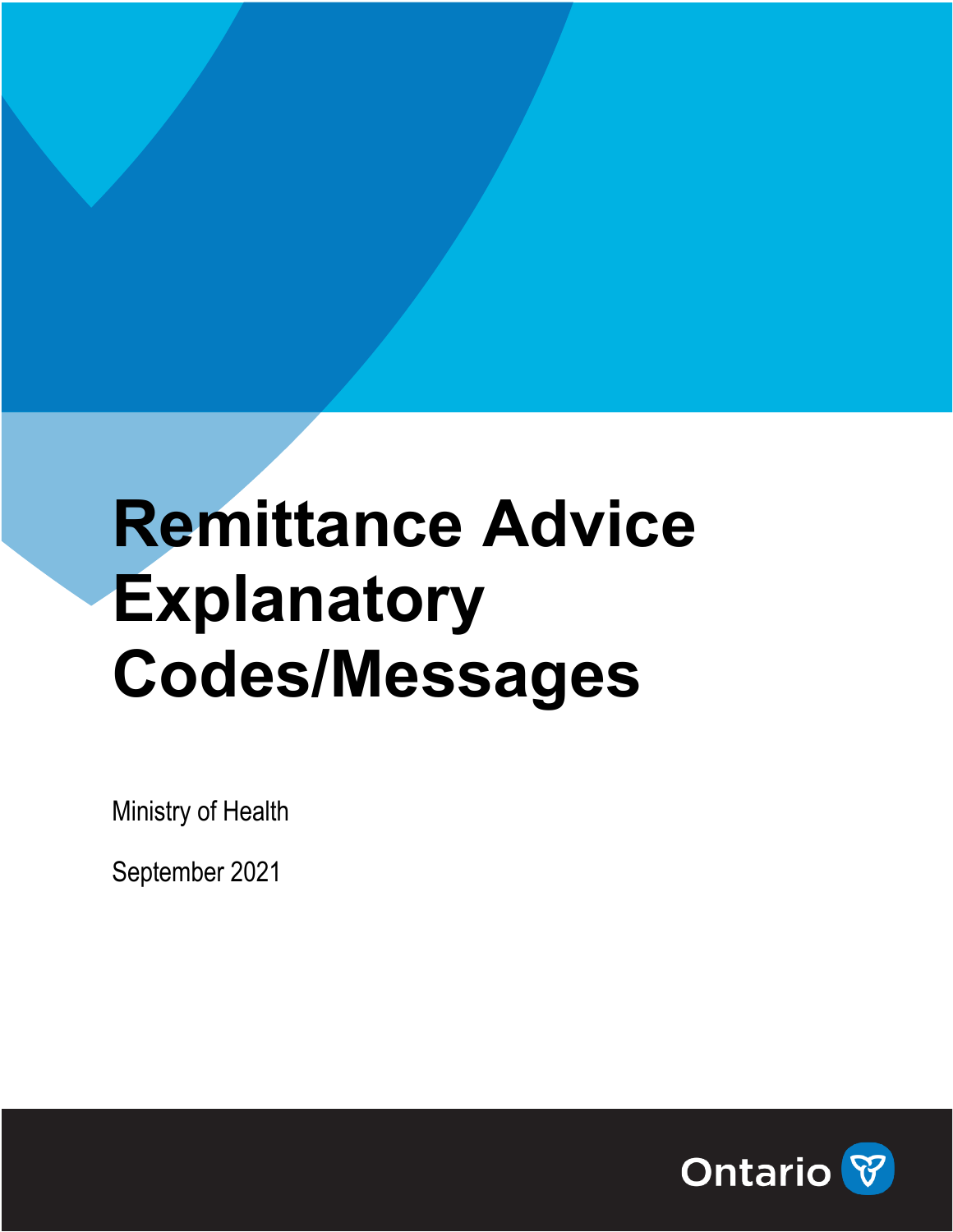## **Remittance Advice Explanatory Codes/Messages**

Remittance advice explanatory codes/messages clarify payment exceptions found in a monthly remittance advice statement of approved claims. These codes are at times referred to simply as "Explanatory codes" or "Explan codes".

| <b>Remittance</b><br><b>Advice</b><br><b>Explanatory</b><br>Code | <b>Description</b>                                                                                                                                 |
|------------------------------------------------------------------|----------------------------------------------------------------------------------------------------------------------------------------------------|
| 30                                                               | Service is not a benefit of OHIP                                                                                                                   |
| 31                                                               | Not a valid network service                                                                                                                        |
| 32                                                               | OHIP records show service(s) on this day claimed previously                                                                                        |
| 33                                                               | Tracking code-submitted code is approved-paid at zero                                                                                              |
| 35                                                               | OHIP records show this service rendered has been claimed previously<br>(used on Pay Practitioner duplicate claims)                                 |
| 36                                                               | OHIP records show service has been rendered by another<br>Practitioner, Group, Lab                                                                 |
| 37                                                               | Effective April 1, 1993 the listed benefit for this code is 0 LMS units                                                                            |
| 40                                                               | Service or related service allowed only once for same patient                                                                                      |
| 41                                                               | FSC Billed-No Evidence In Supporting Documentation Provided                                                                                        |
| 42                                                               | <b>FSC Billed Included in Other Procedure</b>                                                                                                      |
| 45                                                               | Specialty code restriction on FSC                                                                                                                  |
| 46                                                               | Paid Per 2nd Review By MA                                                                                                                          |
| 47                                                               | Not Paid Per 2nd Review By MA                                                                                                                      |
| 48                                                               | Paid as submitted-clinical records may be requested for verification<br>purposes                                                                   |
| 49                                                               | Paid according to the average fee for this service. Independent<br>consideration will be given if clinical records/operative reports<br>presented. |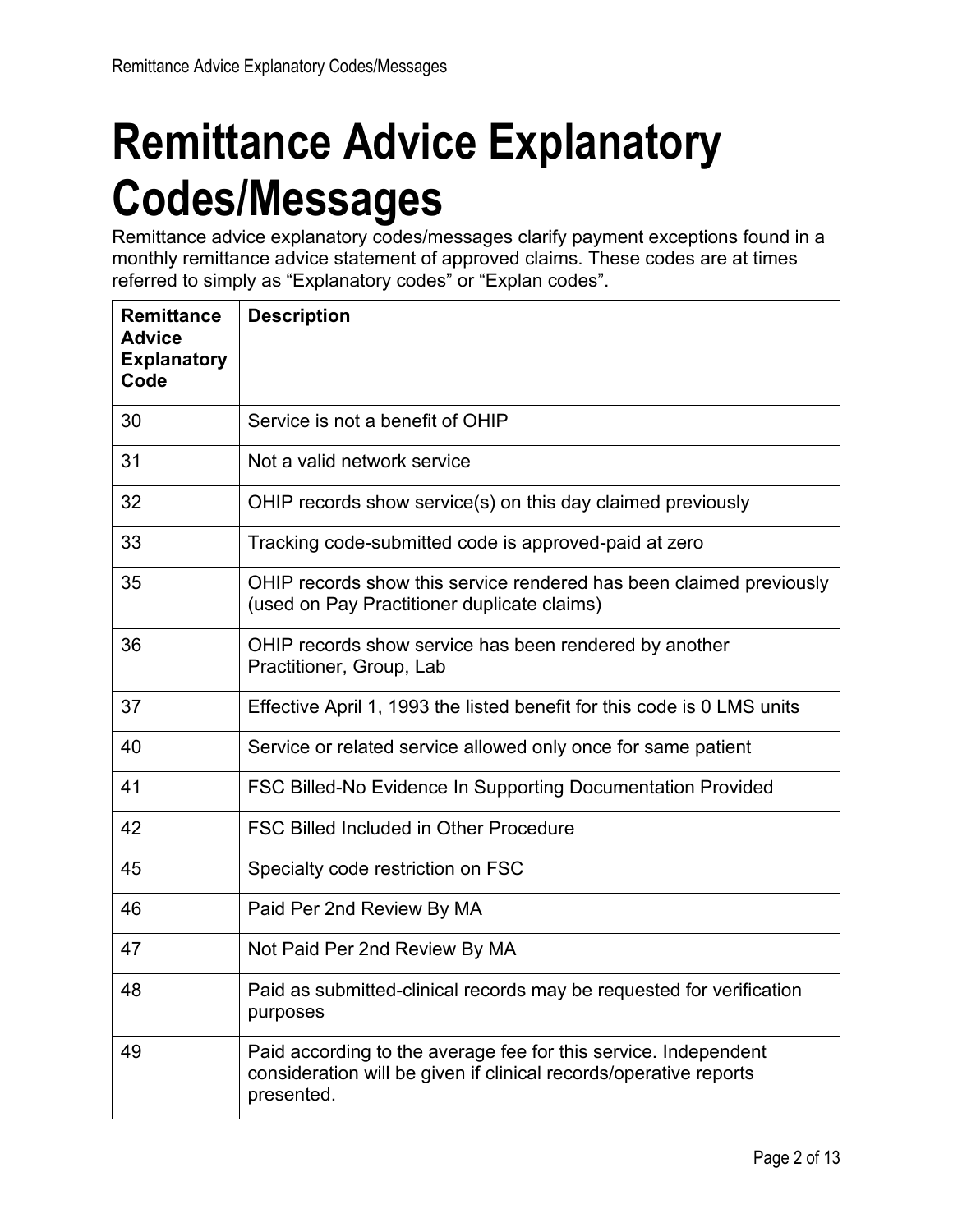| <b>Remittance</b><br><b>Advice</b><br><b>Explanatory</b><br>Code | <b>Description</b>                                                                                                         |
|------------------------------------------------------------------|----------------------------------------------------------------------------------------------------------------------------|
| 50                                                               | Paid in accordance with the Schedule of Benefits                                                                           |
| 51                                                               | Fee Schedule Code changed in accordance with Schedule of Benefits                                                          |
| 52                                                               | Fee-for-service assessed by medical consultant                                                                             |
| 53                                                               | Fee allowed according to appropriate item in a previous Schedule of<br><b>Benefits</b>                                     |
| 54                                                               | Interim payment-claim under review                                                                                         |
| 55                                                               | Deduction is an adjustment on an earlier account                                                                           |
| 56                                                               | Claim under review                                                                                                         |
| 57                                                               | This payment is an adjustment on an earlier account                                                                        |
| 58                                                               | Claimed by another physician within group                                                                                  |
| 59                                                               | <b>Practitioner's notification-WCB claims</b>                                                                              |
| 60                                                               | Not a benefit of the Reciprocal Medical Billing Agreement                                                                  |
| 62                                                               | Claim assessed by Assessment Officer                                                                                       |
| 65                                                               | Service included in approved hospital payment                                                                              |
| 66                                                               | Reduced per APP Funding Contract                                                                                           |
| 69                                                               | Elective Services Paid At 75% Of OHIP Schedule of Rates                                                                    |
| 70                                                               | OHIP records show corresponding procedure(s) on this day claimed<br>previously by another physician                        |
| 80                                                               | Technical fee adjustment for hospitals                                                                                     |
| AP                                                               | This payment is in accordance with legislation. If you disagree with the<br>payment, you may appeal to the General Manager |
| AH                                                               | Not allowed in addition to health exam                                                                                     |
| C <sub>1</sub>                                                   | Allowed as repeat/limited consultation/midwife-requested emergency<br>assessment                                           |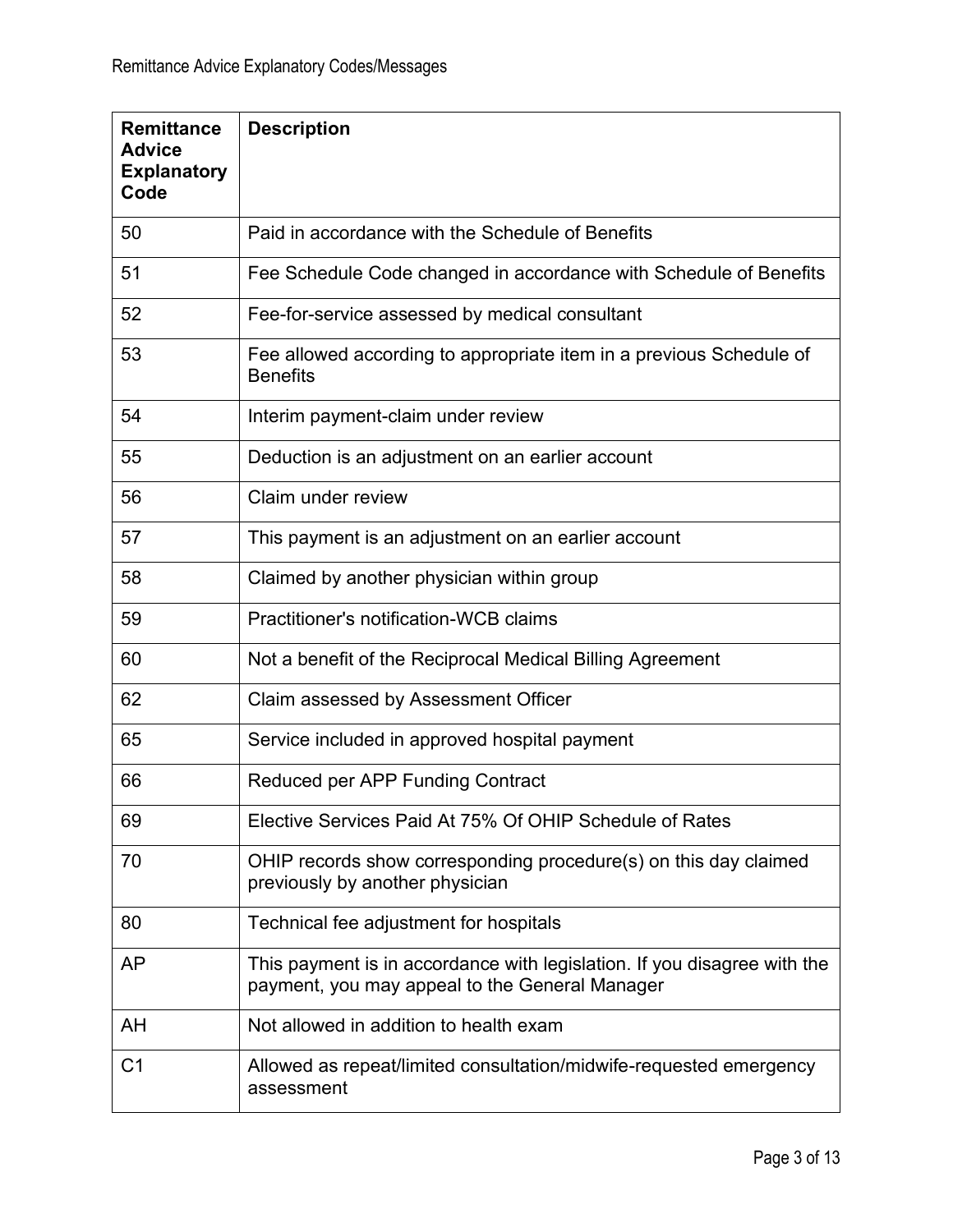| <b>Remittance</b><br><b>Advice</b><br><b>Explanatory</b><br>Code | <b>Description</b>                                                                                                                                                         |
|------------------------------------------------------------------|----------------------------------------------------------------------------------------------------------------------------------------------------------------------------|
| C <sub>2</sub>                                                   | Allowed at re-assessment fee                                                                                                                                               |
| C <sub>3</sub>                                                   | Allowed at minor assessment fee                                                                                                                                            |
| C <sub>4</sub>                                                   | Consultation not allowed with this service-paid as assessment                                                                                                              |
| C <sub>5</sub>                                                   | Allowed as multiple systems assessment                                                                                                                                     |
| C <sub>6</sub>                                                   | Allowed as Type 2 admission assessment                                                                                                                                     |
| C <sub>7</sub>                                                   | An admission assessment (C003A) or general re-assessment (C004A)<br>may not be claimed by any physician within 30 days following a pre-<br>dental/pre-operative assessment |
| C <sub>8</sub>                                                   | Payment reduced to geriatric consultation fee-maximum number of<br>comprehensive geriatric consultations has been reached                                                  |
| C <sub>9</sub>                                                   | Allowed as in-patient interim admission orders-initial assessment<br>already claimed by other physician                                                                    |
| D <sub>1</sub>                                                   | Allowed as repeat procedure-initial procedure previously claimed                                                                                                           |
| D <sub>2</sub>                                                   | Additional procedures allowed at 50%                                                                                                                                       |
| D <sub>3</sub>                                                   | Not allowed in addition to visit fee                                                                                                                                       |
| D <sub>4</sub>                                                   | Procedure allowed at 50% with visit                                                                                                                                        |
| D <sub>5</sub>                                                   | Procedure already allowed-visit fee adjusted                                                                                                                               |
| D <sub>6</sub>                                                   | Limit of payment for this procedure reached                                                                                                                                |
| D7                                                               | Not allowed in addition to other procedure                                                                                                                                 |
| D <sub>8</sub>                                                   | Allowed with specific procedures only                                                                                                                                      |
| D <sub>9</sub>                                                   | Not allowed to a hospital department                                                                                                                                       |
| DA                                                               | Maximum for this procedure reached-paid as repeat/chronic procedure                                                                                                        |
| DB                                                               | Other dialysis procedure already paid                                                                                                                                      |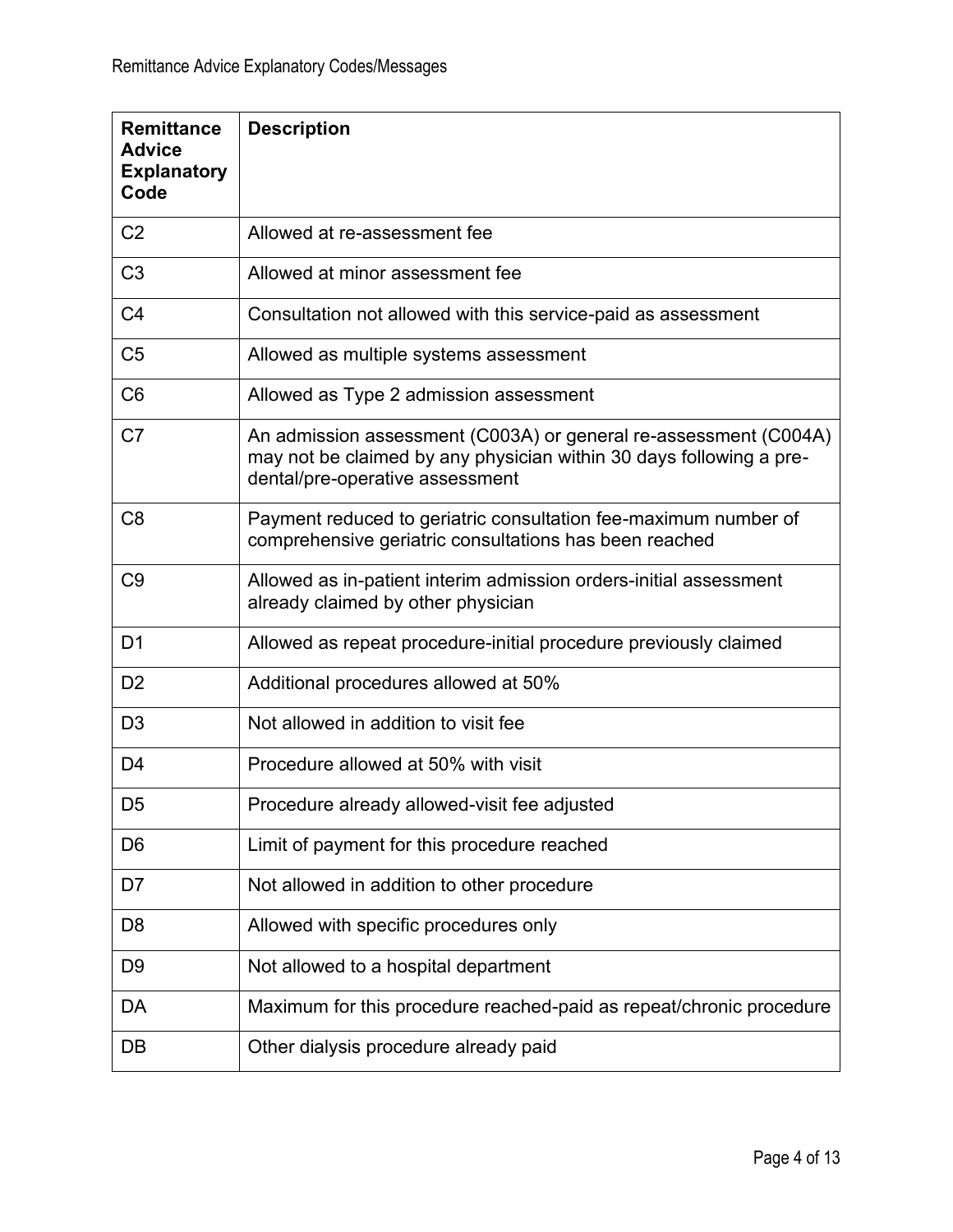| <b>Remittance</b><br><b>Advice</b><br><b>Explanatory</b><br>Code | <b>Description</b>                                                                                                                             |
|------------------------------------------------------------------|------------------------------------------------------------------------------------------------------------------------------------------------|
| DC                                                               | Procedure paid previously not allowed in addition to this procedure-<br>fee adjusted to pay the difference                                     |
| DD                                                               | Not allowed as diagnostic code is unrelated to original eye exam                                                                               |
| DE                                                               | Lab tests already paid-visit fee adjusted                                                                                                      |
| DF                                                               | Corresponding fee code was not billed or paid at zero                                                                                          |
| DG                                                               | Diagnostic/Miscellaneous services for hospital patients are not<br>payable on a fee-for-service basis in the Hospital Global budget.           |
| <b>DH</b>                                                        | Ventilatory support allowed with Haemodialysis                                                                                                 |
| DL                                                               | Allowed as laboratory tests in private office                                                                                                  |
| <b>DM</b>                                                        | Paid/disallowed in accordance with MOH policy regarding an<br><b>Emergency Department Equivalent</b>                                           |
| <b>DN</b>                                                        | Allowed as pudenal block in addition to procedure-as per stated OHIP<br>policy                                                                 |
| <b>DP</b>                                                        | Procedure paid previously allowed at 50% in addition to this<br>procedure-fee adjusted to pay the difference                                   |
| <b>DR</b>                                                        | Self-Referred Diagnostic Services Payable at 50%                                                                                               |
| DS                                                               | Not allowed-mutually exclusive code billed                                                                                                     |
| DT                                                               | In-patient technical fee not allowed                                                                                                           |
| <b>DV</b>                                                        | Service is included in Monthly Management Fee for LTC patients                                                                                 |
| <b>DW</b>                                                        | Procedure paid previously not allowed in addition to monthly<br>management. For long-term care patients-fee adjusted to pay the<br>difference. |
| <b>DX</b>                                                        | Diagnostic code not eligible with FSC                                                                                                          |
| E <sub>1</sub>                                                   | Service date prior to start of eligibility                                                                                                     |
| E <sub>2</sub>                                                   | Incorrect version code for service date                                                                                                        |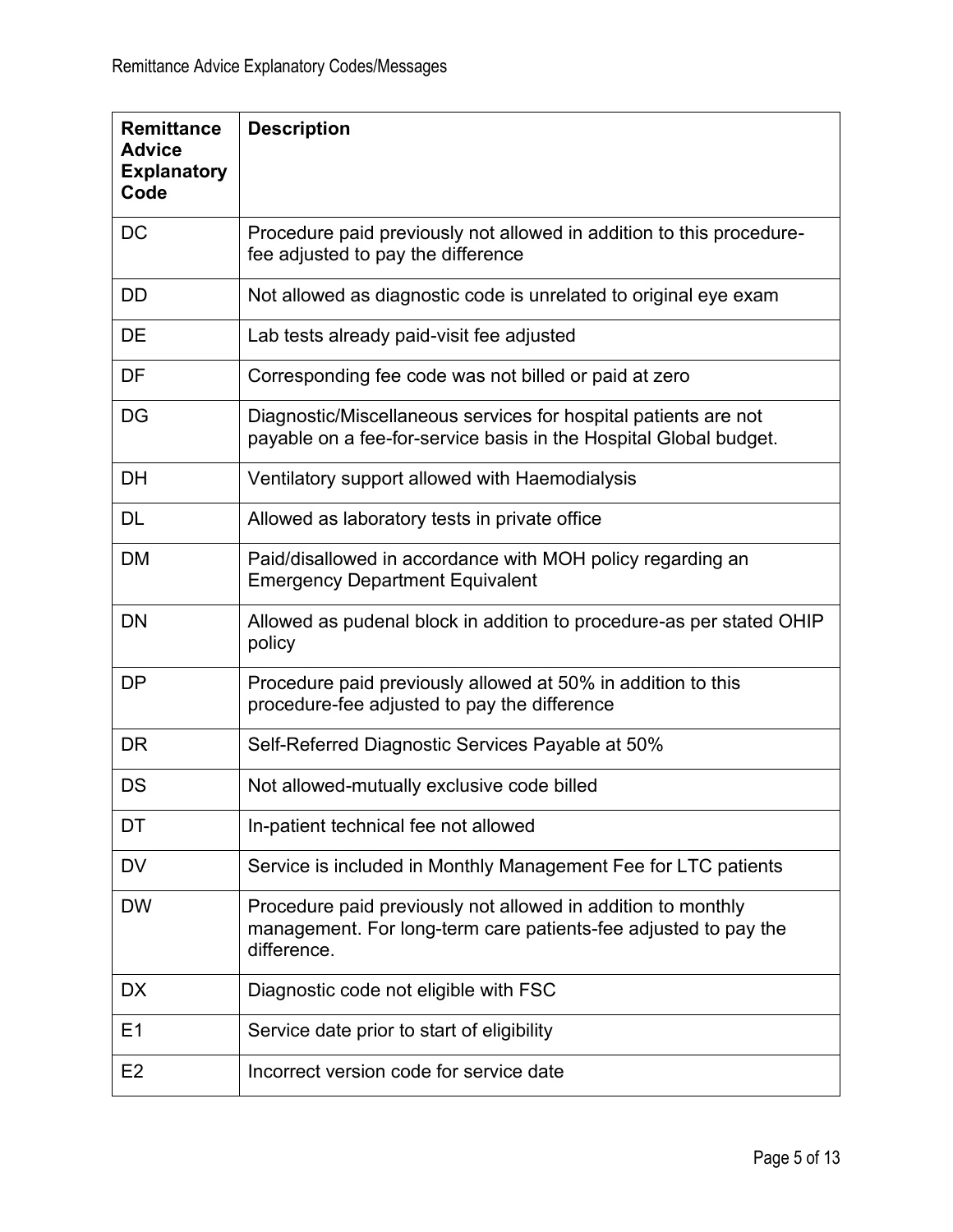| <b>Remittance</b><br><b>Advice</b><br><b>Explanatory</b><br>Code | <b>Description</b>                                                                                                                                          |
|------------------------------------------------------------------|-------------------------------------------------------------------------------------------------------------------------------------------------------------|
| E <sub>3</sub>                                                   | Version Code not on File for HN                                                                                                                             |
| E <sub>4</sub>                                                   | Service date after the eligibility termination date                                                                                                         |
| E <sub>5</sub>                                                   | Service date not within an eligible period                                                                                                                  |
| E <sub>6</sub>                                                   | Service Date after Eligibility End Date-Eligibility Terminated as MOH<br><b>Records Indicate Patient Deceased</b>                                           |
| E <sub>9</sub>                                                   | Service Date after Eligibiliy End Date-Eligibility Terminated Due to no<br>Response to Notice to Register                                                   |
| EA                                                               | Service date is not within an eligible period-services provided on or<br>after the 20th of this month will not be paid unless eligibility status<br>changes |
| EB                                                               | Coding added/changed in accordance with Schedule of Benefits                                                                                                |
| EЕ                                                               | Assessment Allowed at Full Fee For Patient Proceeding to Hospital                                                                                           |
| EF                                                               | Incorrect version code-services provided on or after the 20th of this<br>month will not be paid unless the current version code is provided                 |
| EN                                                               | Network billing not allowed                                                                                                                                 |
| EP                                                               | This payment is an adjustment of an earlier account due to provider<br>registration update                                                                  |
| EV                                                               | Check health card for current version code                                                                                                                  |
| F <sub>1</sub>                                                   | Additional fractures/dislocations allowed at 85%                                                                                                            |
| F <sub>2</sub>                                                   | Allowed in accordance with transferred care                                                                                                                 |
| F <sub>3</sub>                                                   | Previous attempted reductions (open or closed) allowed at 85%                                                                                               |
| F <sub>5</sub>                                                   | Two weeks aftercare included in fracture fee                                                                                                                |
| F <sub>6</sub>                                                   | Allowed as Minor/Partial Assessment                                                                                                                         |
| FF                                                               | Additional payment for the claim shown                                                                                                                      |
| G <sub>1</sub>                                                   | Other critical/comprehensive care already paid                                                                                                              |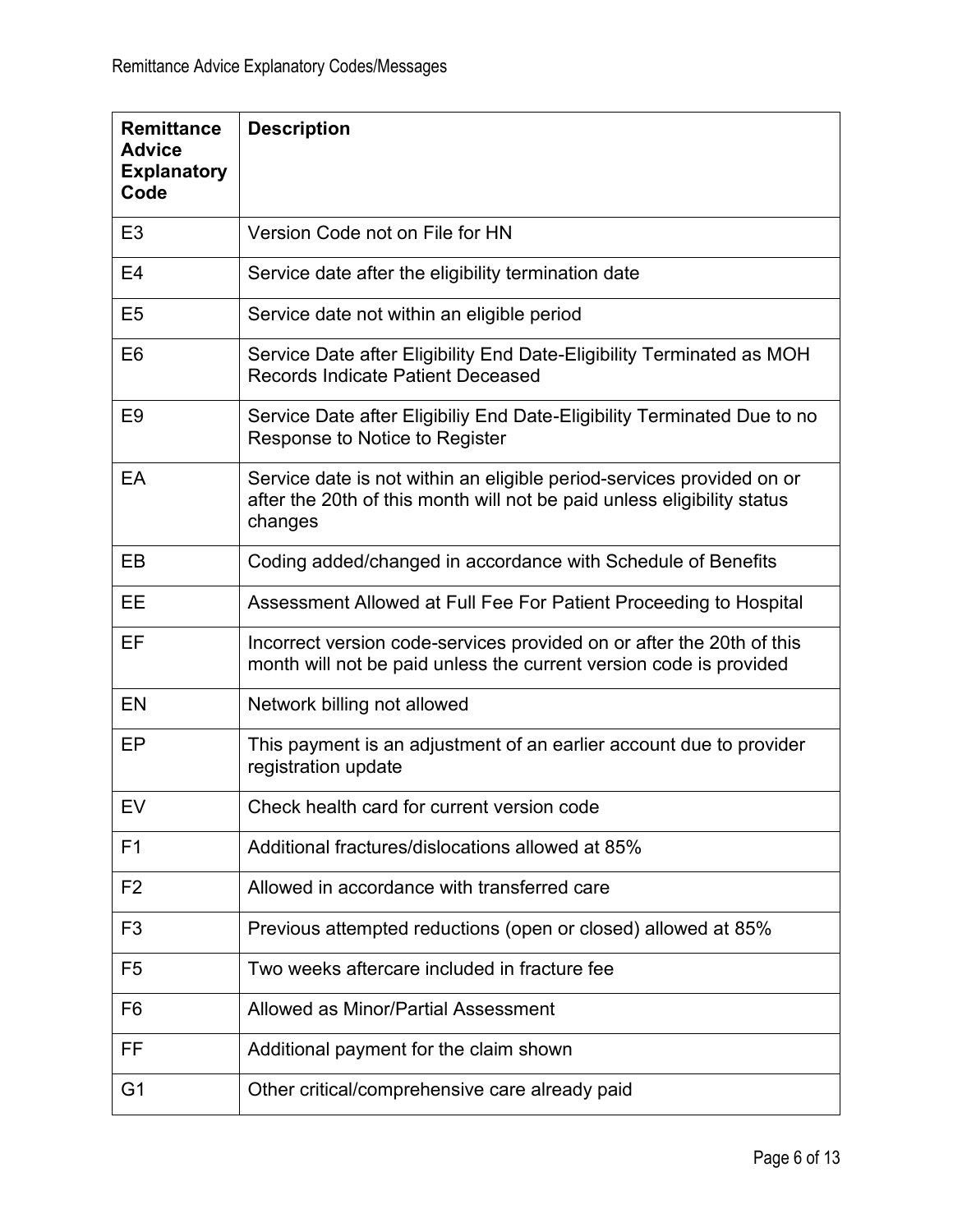| <b>Remittance</b><br><b>Advice</b><br><b>Explanatory</b><br>Code | <b>Description</b>                                                              |
|------------------------------------------------------------------|---------------------------------------------------------------------------------|
| GF                                                               | Coverage lapsed-bill patient for future claims                                  |
| H1                                                               | Admission assessment or ER assessment already paid                              |
| H <sub>2</sub>                                                   | Allowed as subsequent visit-initial visit previously claimed                    |
| H <sub>3</sub>                                                   | Maximum fee allowed per week after 5th week                                     |
| H <sub>4</sub>                                                   | Maximum fee allowed per week after 6th week to pediatricians                    |
| H <sub>5</sub>                                                   | Maximum fee allowed per month after the 13th week                               |
| H <sub>6</sub>                                                   | Allowed as supportive or concurrent care                                        |
| H7                                                               | Allowed as chronic care                                                         |
| H <sub>8</sub>                                                   | Hospital number and/or admission date required for in-hospital service          |
| H <sub>9</sub>                                                   | Concurrent care already claimed by another doctor                               |
| <b>HA</b>                                                        | Admission assessment claimed by another physician-hospital visit fee<br>applied |
| HB                                                               | Subsequent Visit Already Paid Same Day                                          |
| ΗF                                                               | Concurrent or supportive care already claimed in period                         |
| HM                                                               | Invalid master number used on date of service                                   |
| 12                                                               | Service is globally funded                                                      |
| 13                                                               | FSC is not on the IHF licence profile for the date specified                    |
| 14                                                               | Records show service has been rendered by another Practitioner,<br>Group or IHF |
| 15                                                               | Service is globally funded and FSC is not on IHF licence profile                |
| 16                                                               | Premium not applicable                                                          |
| 7                                                                | Claim date does not match patient enrolment date                                |
| 8                                                                | Confirmation not received                                                       |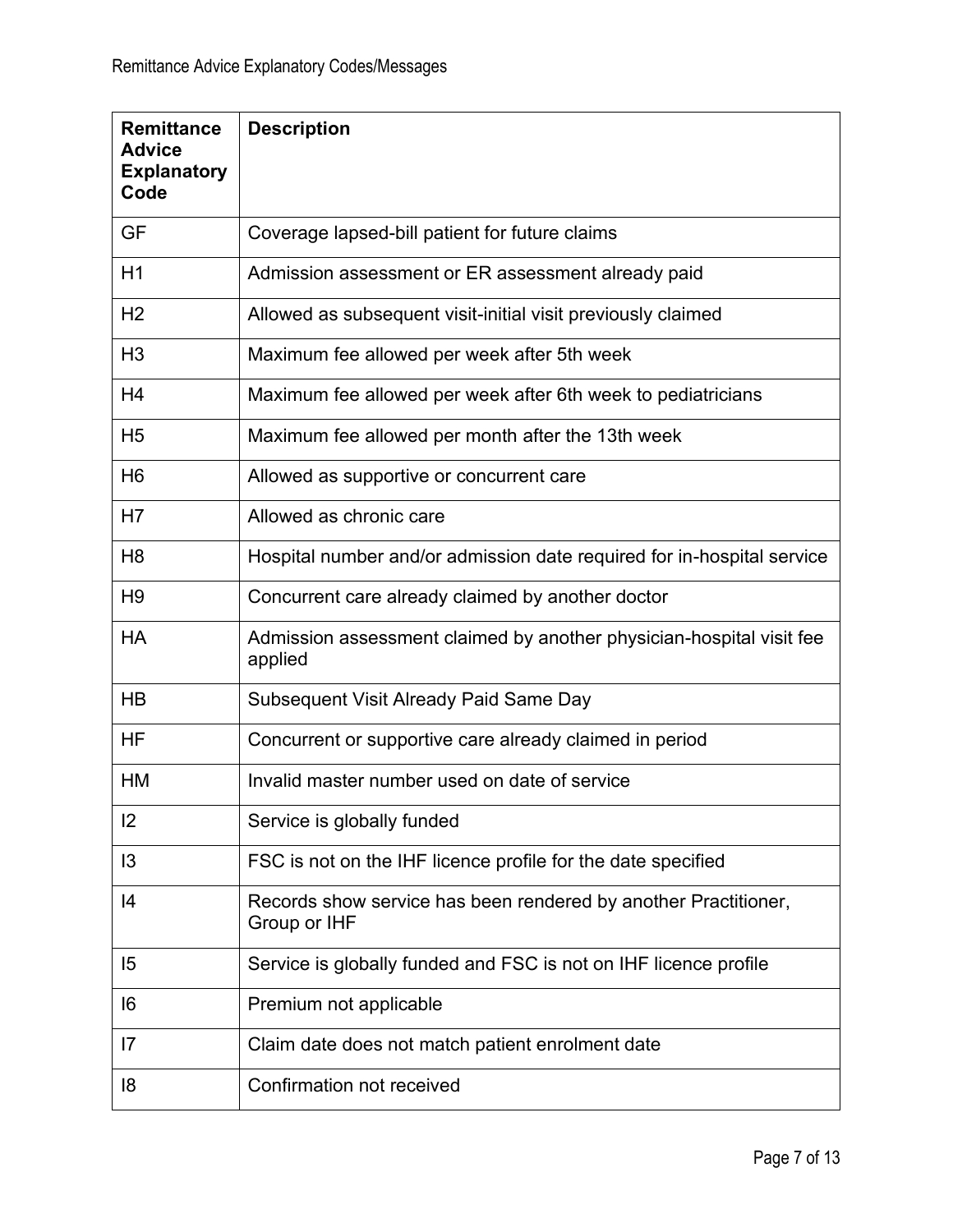| <b>Remittance</b><br><b>Advice</b><br><b>Explanatory</b><br>Code | <b>Description</b>                                                                                                                                   |
|------------------------------------------------------------------|------------------------------------------------------------------------------------------------------------------------------------------------------|
| 9                                                                | Payment not applicable/expired                                                                                                                       |
| J <sub>1</sub>                                                   | Service Date is Before the Effective Date of OHIP Coverage                                                                                           |
| J2                                                               | Service Date is After the Termination of Coverage Date                                                                                               |
| J3                                                               | Approved for stale dated processing                                                                                                                  |
| J <sub>5</sub>                                                   | Coverage Applied For; Premiums Not Yet Paid                                                                                                          |
| J7                                                               | Claim submitted six months after service date                                                                                                        |
| J8                                                               | Coverage Not In Effect; Services Provided On Or After The 20th Of<br>This Month Will Not Be Paid Unless Subscriber Takes Corrective<br>Action        |
| J9                                                               | <b>Coverage Reinstated. Submit Claims Routinely</b>                                                                                                  |
| L1                                                               | This service paid to another laboratory                                                                                                              |
| L2                                                               | Not allowed to medical Laboratory Director                                                                                                           |
| L3                                                               | Not allowed in addition to other laboratory procedure(s)                                                                                             |
| L4                                                               | Not allowed to attending physicians                                                                                                                  |
| L <sub>5</sub>                                                   | Not allowed in addition to other procedure paid to another laboratory                                                                                |
| L <sub>6</sub>                                                   | Procedure paid previously to another laboratory, not allowed in<br>addition this procedure-fee adjusted to pay the difference                        |
| L7                                                               | Not allowed-referred specimen                                                                                                                        |
| L <sub>8</sub>                                                   | Not to be claimed with prenatal/fetal assessment                                                                                                     |
| L <sub>9</sub>                                                   | Laboratory services for hospital in-patients or out-patients are not<br>payable on a fee-for-service basis-included in the hospital global<br>budget |
| LA                                                               | Lab service is funded by special Lab Agreement                                                                                                       |
| LS                                                               | Paid in accordance to special Lab Agreement                                                                                                          |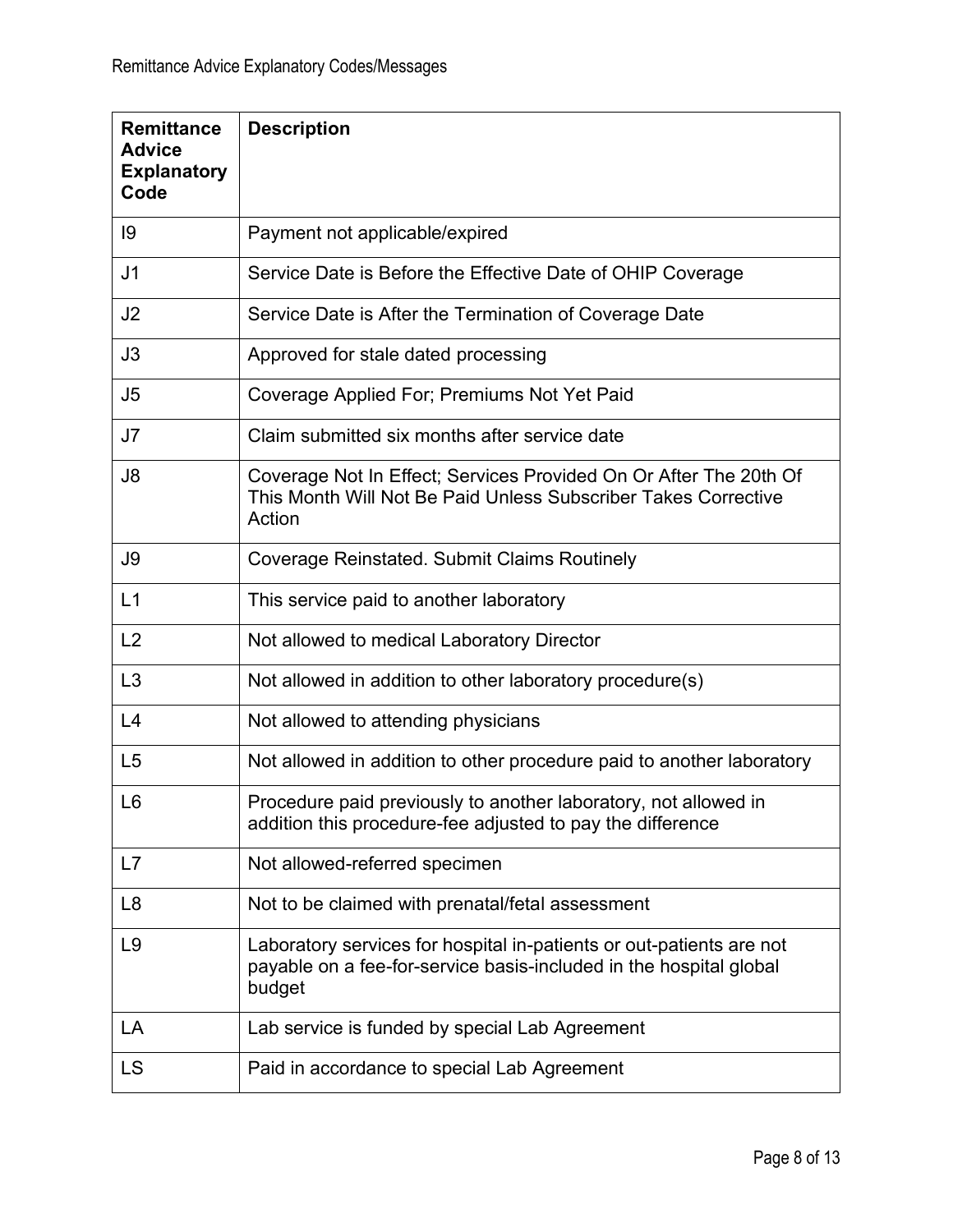| <b>Remittance</b><br><b>Advice</b><br><b>Explanatory</b><br>Code | <b>Description</b>                                                                                   |
|------------------------------------------------------------------|------------------------------------------------------------------------------------------------------|
| M1                                                               | Maximum fee allowed or maximum number of service has been<br>reached same/any provider               |
| M <sub>2</sub>                                                   | Maximum allowance for radiographic examination(s) by one or more<br>practitioners                    |
| M <sub>3</sub>                                                   | Maximum fee allowed for prenatal care                                                                |
| M4                                                               | Maximum fee allowed for these services by one or more practitioners<br>has been reached              |
| M <sub>5</sub>                                                   | Monthly maximum has been reached                                                                     |
| M <sub>6</sub>                                                   | Maximum fee allowed for special visit premium-additional patient seen                                |
| МA                                                               | Maximum number of sessions has been reached                                                          |
| <b>MC</b>                                                        | Maximum number of case conferences has been reached in a 12<br>month period                          |
| <b>MD</b>                                                        | Daily maximum has been exceeded                                                                      |
| <b>ME</b>                                                        | Maximum number of e-assessments paid                                                                 |
| <b>MM</b>                                                        | Claim does not meet requirements of the Physician Schedule of<br><b>Benefits</b>                     |
| <b>MN</b>                                                        | Maximum number of occipital nerve block sessions has been reached                                    |
| <b>MO</b>                                                        | Maximum number of Optical Coherence Tomography (OCT) services<br>has been reached                    |
| <b>MR</b>                                                        | Minimum service requirements have not been met                                                       |
| <b>MS</b>                                                        | Maximum allowed for sleep studies in a specific period by one or more<br>physicians has been reached |
| MX                                                               | Maximum of 2 arthroscopy "R" codes with E595 has been reached                                        |
| MU                                                               | <b>Maximum Units Exceeded</b>                                                                        |
| <b>MW</b>                                                        | Maximum Number of Weeks has elapsed since payment of initial<br>service                              |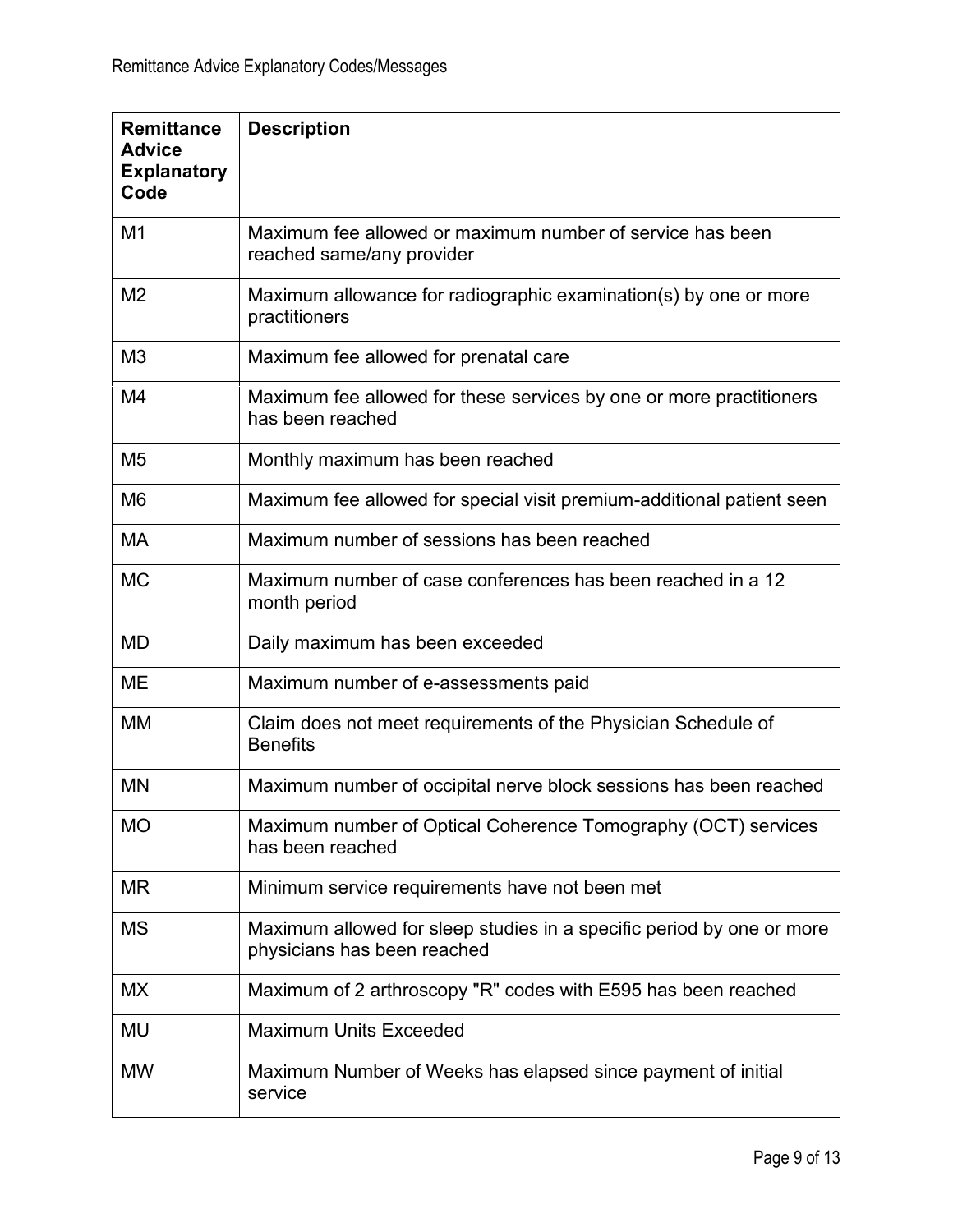| <b>Remittance</b><br><b>Advice</b><br><b>Explanatory</b><br>Code | <b>Description</b>                                                                             |
|------------------------------------------------------------------|------------------------------------------------------------------------------------------------|
| MY                                                               | Yearly maximum has been exceeded                                                               |
| O <sub>1</sub>                                                   | Fee for obstetric care apportioned                                                             |
| O <sub>2</sub>                                                   | Previous prenatal care already claimed                                                         |
| O <sub>3</sub>                                                   | Previous prenatal care already claimed by another doctor                                       |
| O <sub>4</sub>                                                   | Office visits relating to pregnancy and claimed prior to delivery<br>included in obstetric fee |
| O <sub>5</sub>                                                   | Not allowed in addition to delivery                                                            |
| O <sub>6</sub>                                                   | Medical induction/stimulation of labour allowed once per pregnancy                             |
| O <sub>7</sub>                                                   | Allowed as subsequent prenatal visit-initial prenatal visit already<br>claimed                 |
| O <sub>8</sub>                                                   | Allowed once per pregnancy                                                                     |
| O <sub>9</sub>                                                   | Not allowed in addition to post-natal care                                                     |
| P <sub>2</sub>                                                   | Maximum fee allowed for low birth weight care                                                  |
| P <sub>3</sub>                                                   | Maximum fee allowed for newborn care                                                           |
| P <sub>4</sub>                                                   | Fee for newborn care/low birth weight care is not billable with neonatal<br>intensive care     |
| P <sub>5</sub>                                                   | Over-age for paediatric rates of payment                                                       |
| P <sub>6</sub>                                                   | Over-age for well-baby care                                                                    |
| P <sub>8</sub>                                                   | <b>HCC GT 3 months</b>                                                                         |
| P <sub>9</sub>                                                   | <b>Complex New patient</b>                                                                     |
| <b>PM</b>                                                        | Minimum roster size not met                                                                    |
| Q7                                                               | No fee allowed for treatment of immediate family                                               |
| Q8                                                               | Lab not licensed to perform this test on date of service                                       |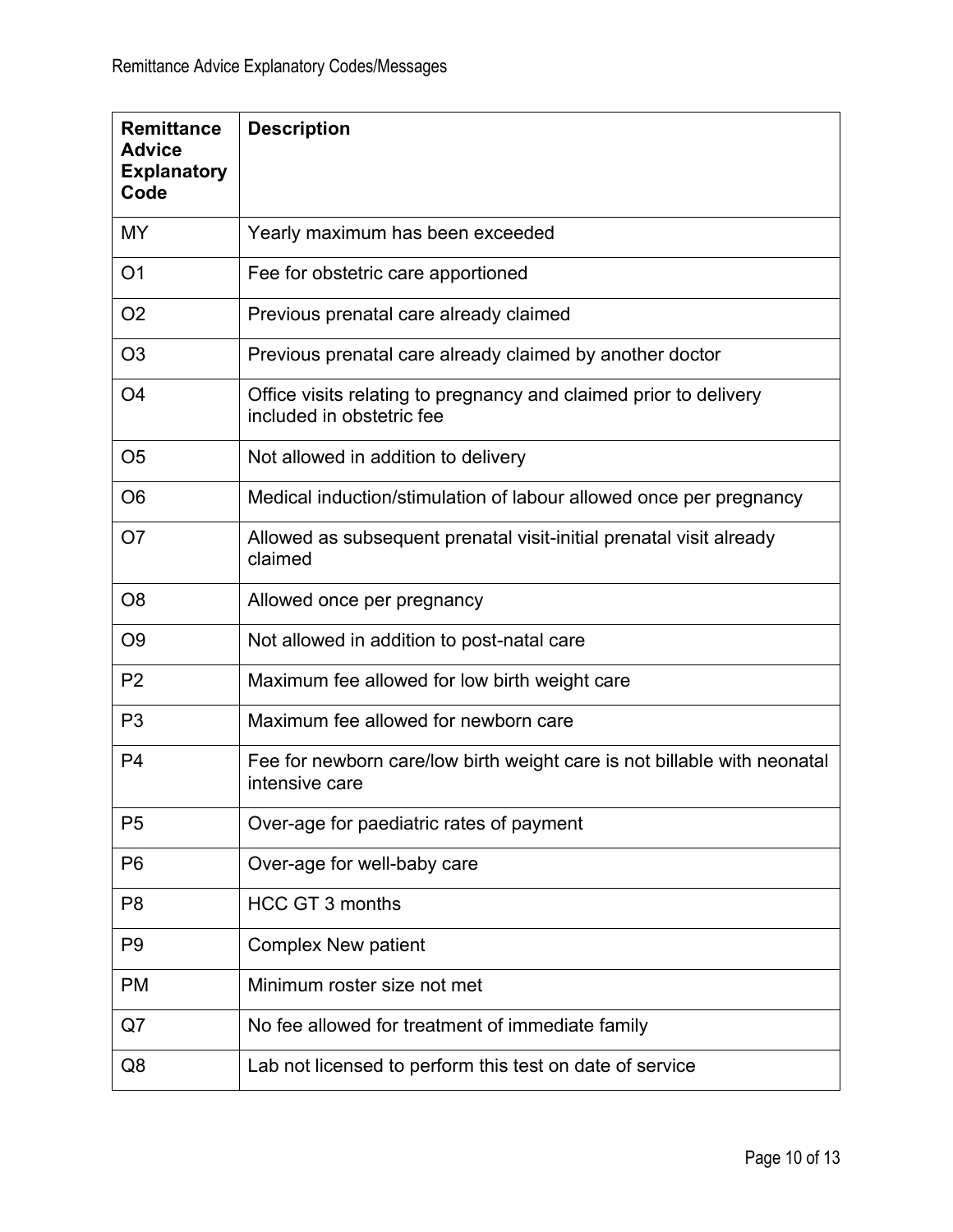| <b>Remittance</b><br><b>Advice</b><br><b>Explanatory</b><br>Code | <b>Description</b>                                                                                                                    |
|------------------------------------------------------------------|---------------------------------------------------------------------------------------------------------------------------------------|
| R <sub>1</sub>                                                   | Only one health exam allowed in a twelve-month period                                                                                 |
| R <sub>2</sub>                                                   | 10 Well Baby Visits Allowed Up To Two Years Of Age                                                                                    |
| R <sub>3</sub>                                                   | One Well Child Exam (Age 2-5 Years) Allowed Within A12 Month<br>Period                                                                |
| <b>RD</b>                                                        | Duplicate, paid in RMBS                                                                                                               |
| S <sub>1</sub>                                                   | Bilateral surgery, one stage, allowed at 85% higher than unilateral                                                                   |
| S <sub>2</sub>                                                   | Bilateral surgery, two stage, allowed at 85% higher than unilateral                                                                   |
| S <sub>3</sub>                                                   | Second surgical procedure allowed at 85%                                                                                              |
| S <sub>4</sub>                                                   | Procedure fee reduced when paid with related surgery or anaesthetic                                                                   |
| S <sub>5</sub>                                                   | Not allowed in addition to major surgical fee                                                                                         |
| S <sub>6</sub>                                                   | Allowed as subsequent procedure-initial procedure previously claimed                                                                  |
| S7                                                               | Normal pre-operative and post-operative care included in surgical fee                                                                 |
| S <sub>9</sub>                                                   | <b>Initial Procedure Not Found</b>                                                                                                    |
| <b>SA</b>                                                        | Surgical procedure allowed at consultation fee                                                                                        |
| <b>SB</b>                                                        | Normal pre-operative visit included in surgical fee-visit fee previously<br>paid-surgical fee adjusted                                |
| <b>SC</b>                                                        | Not allowed, major pre-operative visit already claimed                                                                                |
| <b>SD</b>                                                        | Not allowed, Team/Assist Fee already claimed                                                                                          |
| <b>SE</b>                                                        | Major pre-operative visit previously paid and admission assessment<br>previously paid-surgery fee reduced by the admission assessment |
| <b>SF</b>                                                        | Most Responsible Physician visit not allowed during post-operative<br>period-surgical fee adjusted                                    |
| <b>SV</b>                                                        | MRP visit not allowed during post-operative period-fee reduced to<br>subsequent visit fee                                             |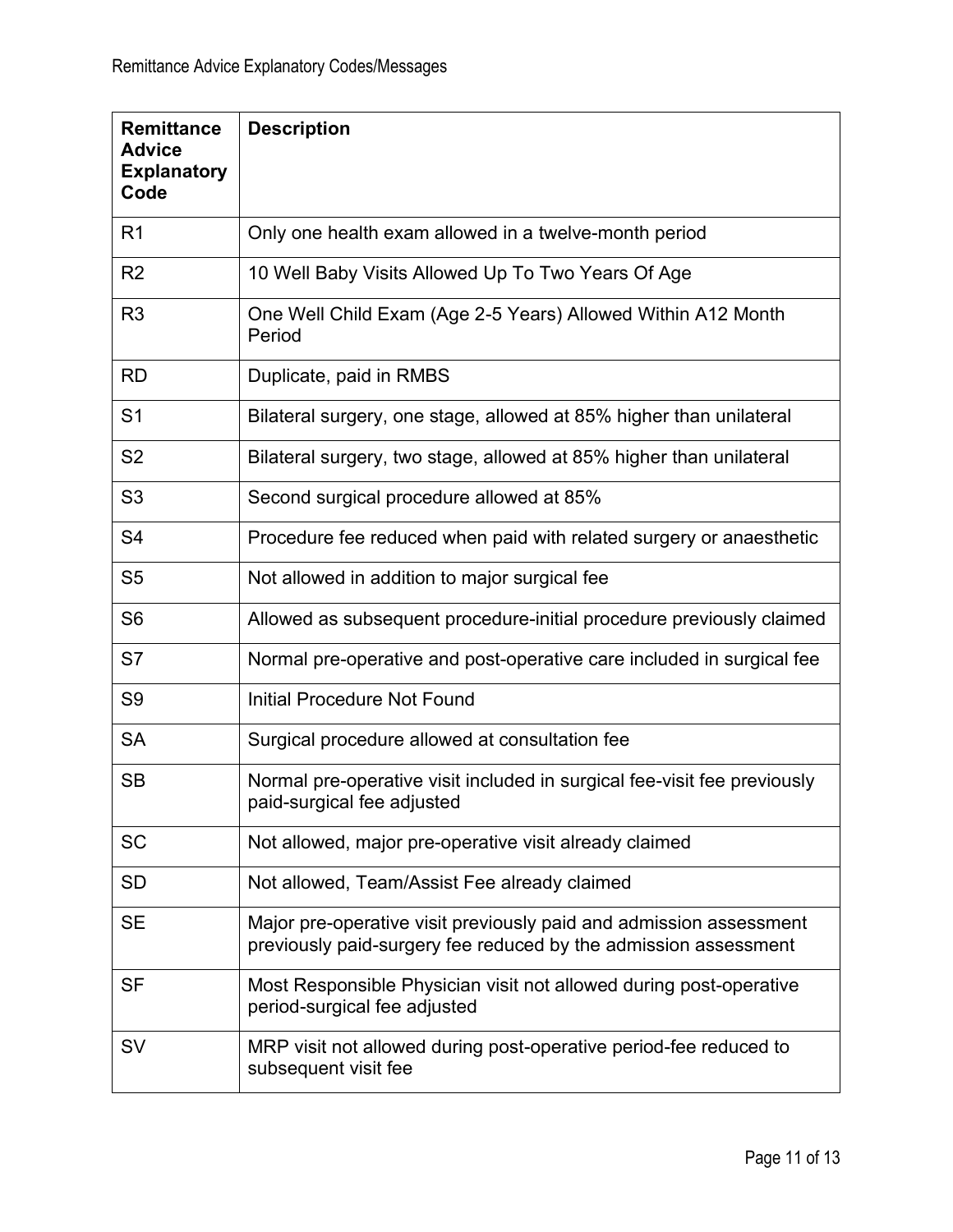| <b>Remittance</b><br><b>Advice</b><br><b>Explanatory</b><br>Code | <b>Description</b>                                                                                                           |
|------------------------------------------------------------------|------------------------------------------------------------------------------------------------------------------------------|
| <b>SW</b>                                                        | Intensive Care Unit per diem code paid to another physician-MRP<br>subsequent visit reduced to subsequent visit              |
| <b>SX</b>                                                        | ICU Per Diem code Paid To Another Physician, MRP Premium Not<br>Allowed                                                      |
| T <sub>1</sub>                                                   | Fee allowed according to surgery claim                                                                                       |
| V <sub>1</sub>                                                   | Allowed as repeat assessment-initial assessment previously claimed                                                           |
| V <sub>2</sub>                                                   | Allowed as extra patient seen in the home                                                                                    |
| V <sub>3</sub>                                                   | Not allowed in addition to procedural fee                                                                                    |
| V <sub>4</sub>                                                   | Date of service was not a Saturday, Sunday or statutory holiday                                                              |
| V <sub>5</sub>                                                   | Only one OVA allowed within a 12-month period for age 19 and under,<br>or 65 and over-and one within 24 months for age 20-64 |
| V <sub>6</sub>                                                   | Allowed as minor assessment-initial assessment already claimed                                                               |
| V <sub>7</sub>                                                   | Allowed at medical/specific re-assessment fee                                                                                |
| V <sub>8</sub>                                                   | This service paid at lower fee as per stated OHIP policy                                                                     |
| V <sub>9</sub>                                                   | Only one initial office visit allowed within a twelve-month period                                                           |
| VA                                                               | Procedure fee reduced-consultation/visit fees not allowed in addition                                                        |
| <b>VB</b>                                                        | Additional OVA is allowed once within the second year for patients<br>aged 20-64, following a periodic OVA                   |
| <b>VC</b>                                                        | Procedure Paid Previously Not Allowed In Addition To Visit Fee. Fee<br>Adjusted To Pay The Difference                        |
| VG                                                               | Only one geriatric general assessment premium per patient per 12-<br>month period                                            |
| VM                                                               | Oculo-visual minor assessment is allowed within 12 consecutive<br>months following a major eye exam                          |
| <b>VP</b>                                                        | Allowed with special visit only                                                                                              |